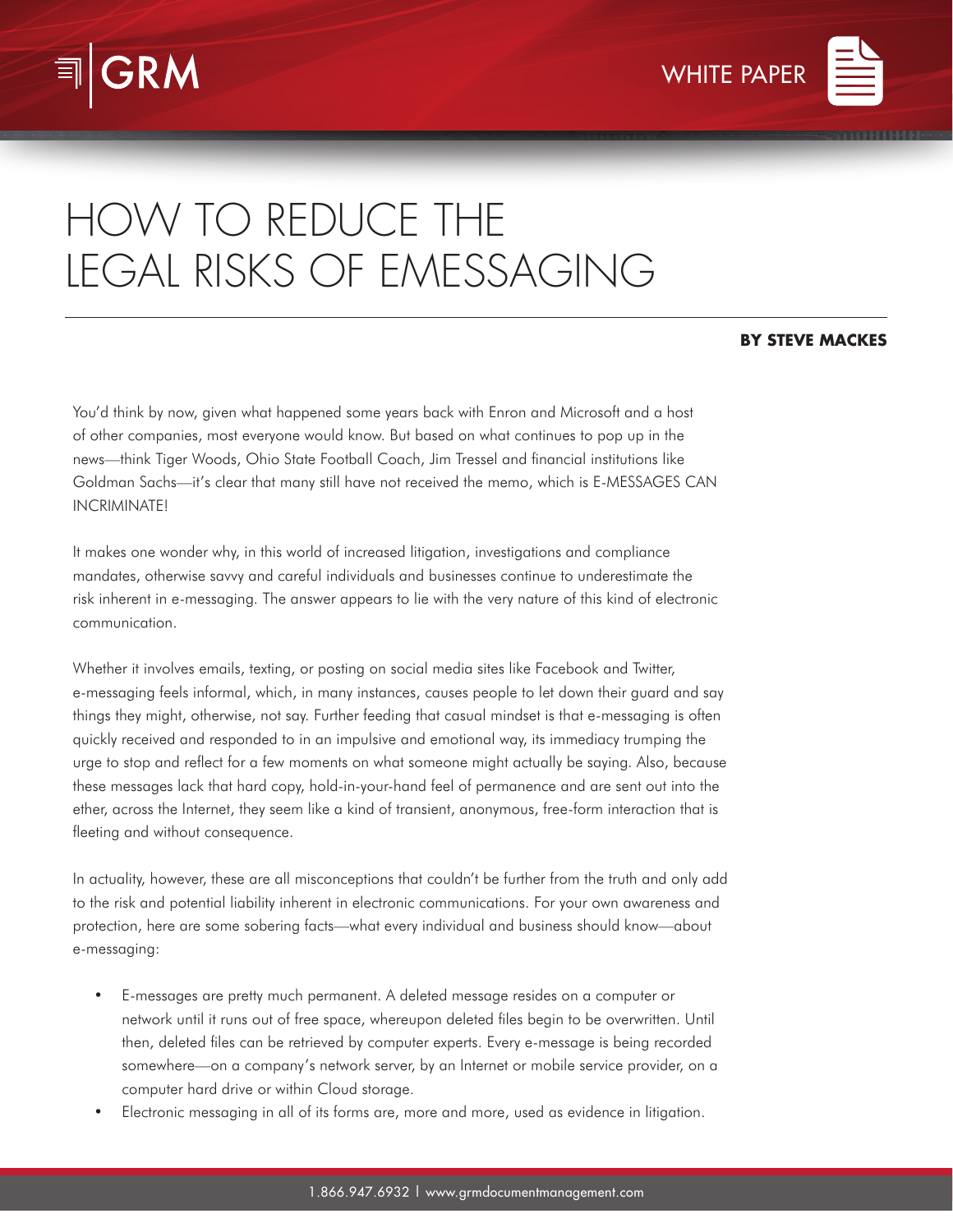

- Companies are required by law to retain email messages for a minimum of 2 years. Electronic attachments to messages provide much more information than what is seen on the screen. Every attachment contains metadata, which is essentially embedded background information about the content, quality, condition and other characteristics of data. Through metadata, virtually every keystroke, every typo, every trace of a document's different incarnations can be traced.
- Non-company-related emails, generated at work, do not belong to the person who created them. Any emails generated at work, regardless of their nature, immediately become the property of the person's employer.
- Emails are considered privileged information and off-limits to investigators only when they are lawyer-client communications.
- If an email sent to 5 people becomes potential litigation evidence, the number of files that will have to be examined can easily grow exponentially to include not only all of the files those 5 received but also the files of anyone who might have had the email in question forwarded to them.

It's not just business executives and corporations who fall into the e-message trap. Recently, celebs such as Kanye West, Chris Brown and George Lopez have been called out for their e-messaging and then compelled to backtrack or apologize. As bad as those incidents might seem, they're minor compared to some examples of e-message mismanagement.

Frank Quattrone, former head of Credit Suisse First Boston was convicted of obstructing justice and faced 25 years of imprisonment. His crime was sending emails encouraging the destruction of files while there was an ongoing criminal investigation of CSFB. One such email, titled, "Time to clean up files" was sent 2 days after Quattrone learned of the investigation by the Justice Department.

In Microsoft's anti-trust case, email played an important role in exposing the real intentions of Bill Gates and his company to undermine competitors such as Real Networks, Sun Microsystems and, in particular Netscape. One Microsoft email asks: "How much do we have to pay you to screw Netscape?" While another, written by Microsoft VP Paul Maritz describes the plan to crush competition from Netscape. He says: "We are going to cut off their air supply. Everything they are selling, we are going to give away for free." Even though this case was eventually settled, Microsoft was compelled to pay some 4.5 billion dollars to infringed parties, largely because of incriminating messages like those mentioned above.

But being used as evidence in litigation isn't the only threat posed by e-messages. There's also the possibility that sensitive product or other information can be stolen. The Gillette Company found this out the hard way when they discovered that a contract employee was using email to steal and then sell plans for the company's new Mach-3 razor.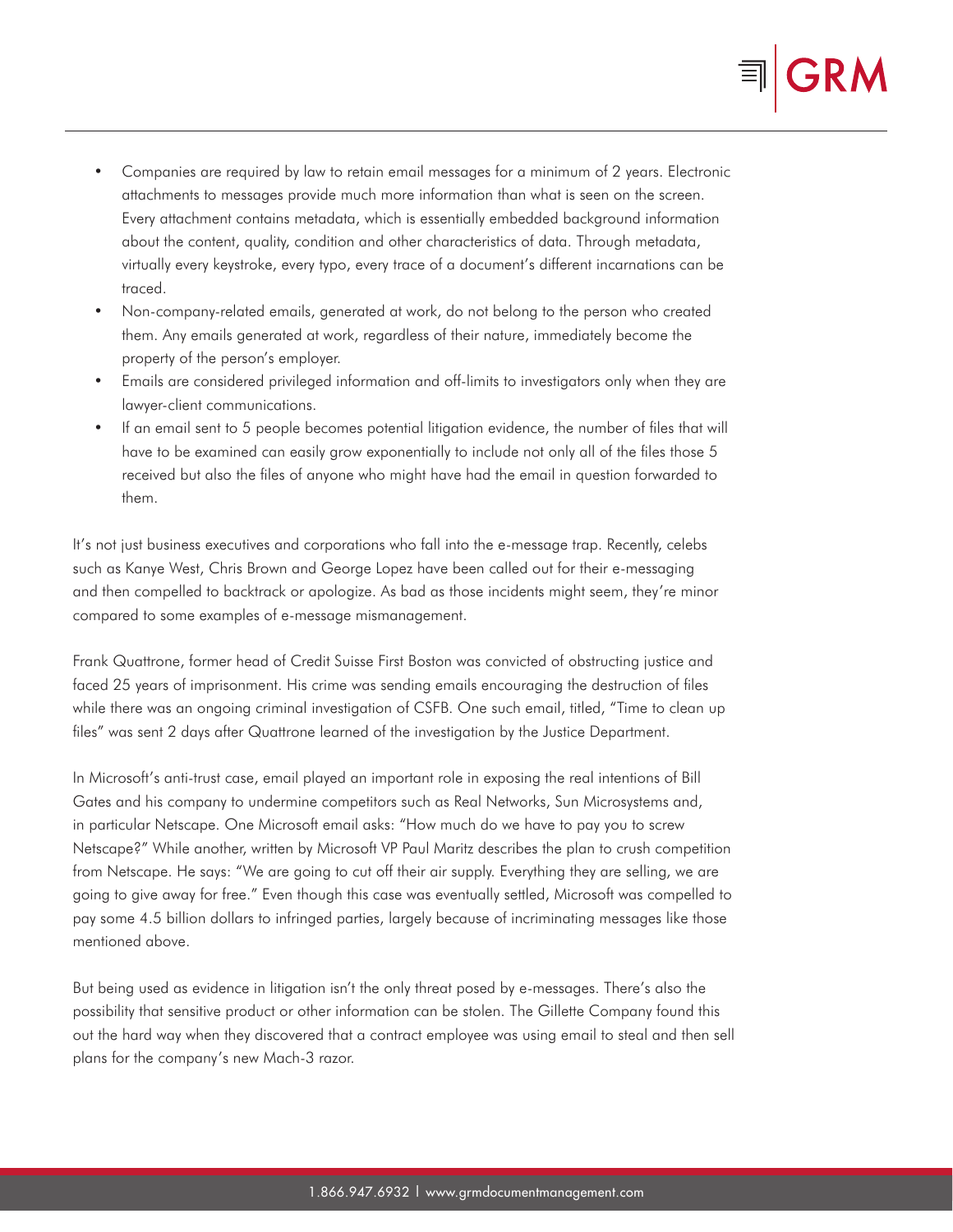#### **E-message Guidelines**

When it comes to e-messaging, there are 4 simple guidelines to follow that can potentially keep you and/or your company out of harm's way.

#### **Watch what you say.**

Though e-messages can be scrutinized by management at any time and easily distributed to the world, employees remain amazingly laid-back and complacent about what they say in them. As a good rule of thumb, do not put anything into an e-message that you would not be prepared to say out loud. In front of your mother. In Court. Do not write anything that you would not want to be tomorrow's Wall Street Journal headline.

#### **Understand that electronic documents pretty much last forever.**

When documents are deleted, there is still a record on a hard drive, and it is retrievable until it is written over. Given the capacity of today's computers, with hard drives of hundreds and thousands of gigabytes, it is doubtful that e-messages are ever written over. And if not, persons skilled in forensic retrieval can get at that information.

#### **Distribute e-messages only to those who need the information.**

The more you can effectively limit the spread of e-messages, the better. Rather than automatically hitting the 'Reply to All' button, carefully consider to whom you are distributing information. Suppose an email is sent to 7 persons, and 3 of the recipients forward the email to 5 additional people. In discovery, lawyers will be obligated to search the files of all persons who wrote or received the email, in this instance 12 persons. It's easy to see how a case could require thousands of documents and numerous hard drives to be reviewed, dramatically increasing both potential liability and legal expense.

### **Be careful about the language you use in e-messages.**

Never write e-messages when your emotions are raging. Anger and sarcasm often come across stronger in text than they would in person. Also, think about your choice of words, and don't use all caps because it looks like you're SHOUTING. Punitive words like 'punish,' or 'teach a lesson' can seem to indicate a state of mind to harm and, at the very least, reflect poorly on the sender. You should also be very careful about making any references to age, race or gender. One more thing to watch out for is inappropriate humor. Don't send potentially offensive email such as jokes, questionable images, etc. When uncertain if something crosses the line, err on the side of caution.

Following these simple guidelines can help keep your emotions and potential liability in check when sending e-messages. That, in turn, can go a long way toward keeping you out of the news, out of court, out of jail and generally, out of trouble.